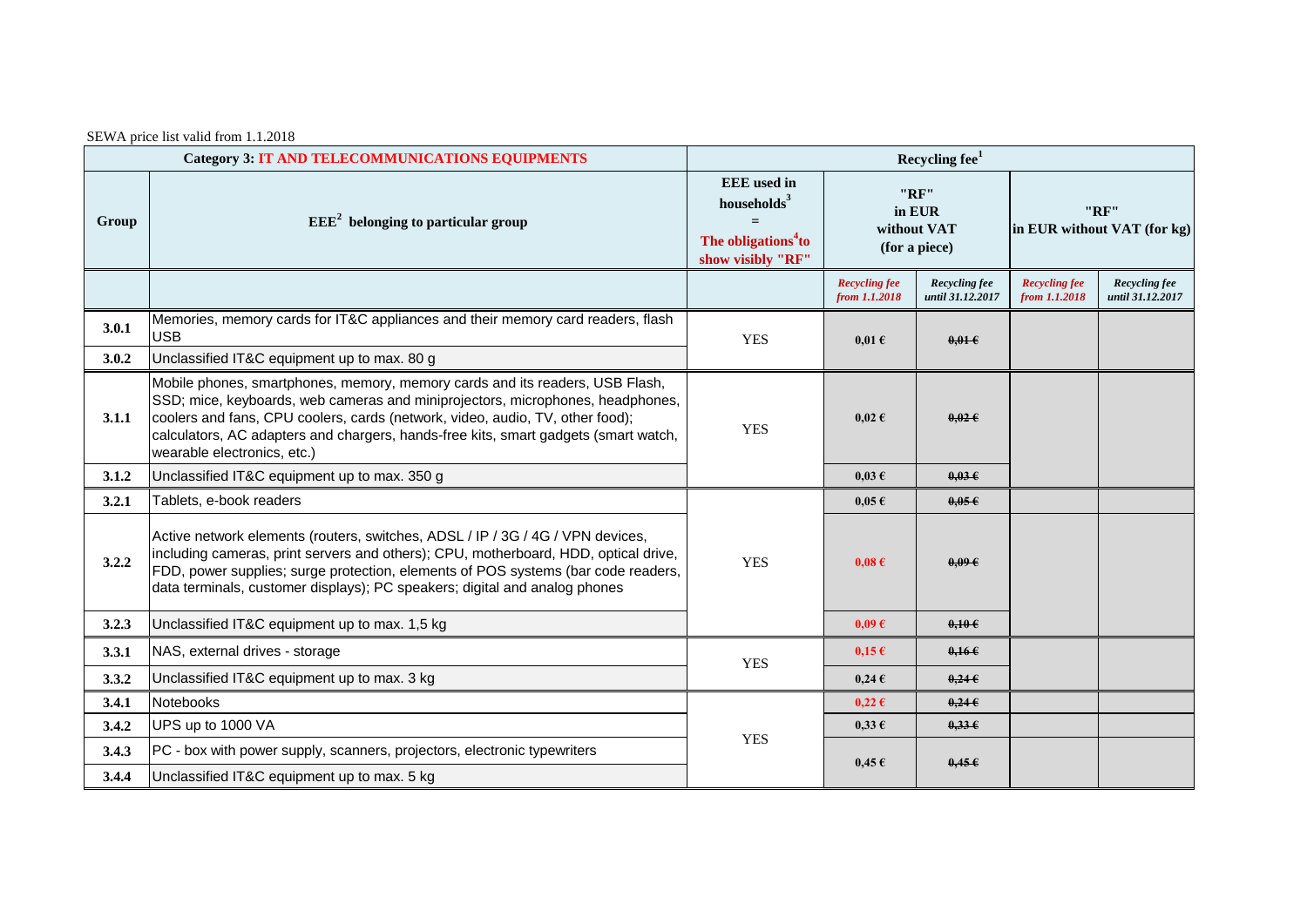SEWA price list valid from 1.1.2018

|        | <b>Category 3: IT AND TELECOMMUNICATIONS EQUIPMENTS</b>                                                                                                                                          | Recycling fee <sup>1</sup>                                                                            |                                                |                                   |                                       |                                   |
|--------|--------------------------------------------------------------------------------------------------------------------------------------------------------------------------------------------------|-------------------------------------------------------------------------------------------------------|------------------------------------------------|-----------------------------------|---------------------------------------|-----------------------------------|
| Group  | $EEE2$ belonging to particular group                                                                                                                                                             | <b>EEE</b> used in<br>households <sup>3</sup><br>The obligations <sup>4</sup> to<br>show visibly "RF" | "RF"<br>in EUR<br>without VAT<br>(for a piece) |                                   | "RF"<br>in EUR without VAT (for kg)   |                                   |
|        |                                                                                                                                                                                                  |                                                                                                       | <b>Recycling fee</b><br>from 1.1.2018          | Recycling fee<br>until 31.12.2017 | <b>Recycling fee</b><br>from 1.1.2018 | Recycling fee<br>until 31.12.2017 |
| 3.5.1  | <b>Monitors</b>                                                                                                                                                                                  |                                                                                                       | $0,75 \in$                                     | 0.89E                             |                                       |                                   |
| 3.5.2  | Complete PC set including all-in-one, printers except laser (sublimation, thermal, ink-<br>jet, dot-matrix, hybrid) and multifunction devices except laser multifunction devices,<br>tape drives | <b>YES</b>                                                                                            | $0.66 \text{ } \in$                            | 0.68E                             |                                       |                                   |
| 3.5.3  | Unclassified IT&C equipment up to max. 10 kg                                                                                                                                                     |                                                                                                       | $0,75 \in$                                     | $0,75 \in$                        |                                       |                                   |
| 3.6.1  | UPS from 1000 VA up to 3000 VA                                                                                                                                                                   |                                                                                                       | $1,20 \in$                                     | $1,20$ $\in$                      |                                       |                                   |
| 3.6.2  | Digital telephone systems, POS systems set, external hard drive arrays, laser<br>printers, laser multifunction devices                                                                           | <b>YES</b>                                                                                            | $1,48 \in$                                     | 1,486                             |                                       |                                   |
| 3.6.3  | Unclassified IT&C equipment weighing up to max. 15 kg                                                                                                                                            |                                                                                                       | $1,60 \in$                                     | $1,60 \in$                        |                                       |                                   |
| 3.7.1  | Desktop copiers, high - capacity printers, servers                                                                                                                                               |                                                                                                       | $2,20 \in$                                     | $2,20$ $\epsilon$                 |                                       |                                   |
| 3.7.2  | Unclassified IT&C equipment up to max. 30 kg                                                                                                                                                     | <b>YES</b>                                                                                            | $2,20 \in$                                     | $2,20$ $\in$                      |                                       |                                   |
| 3.8.1  | Copiers                                                                                                                                                                                          | <b>YES</b>                                                                                            | $3,80 \in$                                     | $3,80 \in$                        |                                       |                                   |
| 3.8.2  | Unclassified IT&C equipment up to max. 50 kg                                                                                                                                                     |                                                                                                       |                                                |                                   |                                       |                                   |
| 3.9.1  | UPS from 3000 VA                                                                                                                                                                                 | NO                                                                                                    | 7,70 $\epsilon$                                | $7,70$ $\epsilon$                 |                                       |                                   |
| 3.9.2  | IT&C equipment weighing up to max. 100 kg                                                                                                                                                        |                                                                                                       | 7,50 $\epsilon$                                | $7,50$ $\in$                      |                                       |                                   |
| 3.9.3  | Unclassified IT&C equipment up to max. 100 kg                                                                                                                                                    |                                                                                                       |                                                |                                   |                                       |                                   |
| 3.10.1 | Large multifunctional printers                                                                                                                                                                   | NO                                                                                                    | 15,00 $\epsilon$                               | $16,00 \in$                       |                                       |                                   |
| 3.10.2 | Unclassified IT&C equipment up to max. 200 kg                                                                                                                                                    |                                                                                                       | 16,00€                                         | $16,00 \in$                       |                                       |                                   |
| 3.11.1 | Information technology and telecommunications equipment for non-household use                                                                                                                    | NO                                                                                                    |                                                |                                   | $0,10 \in$                            | $0,10 \in$                        |